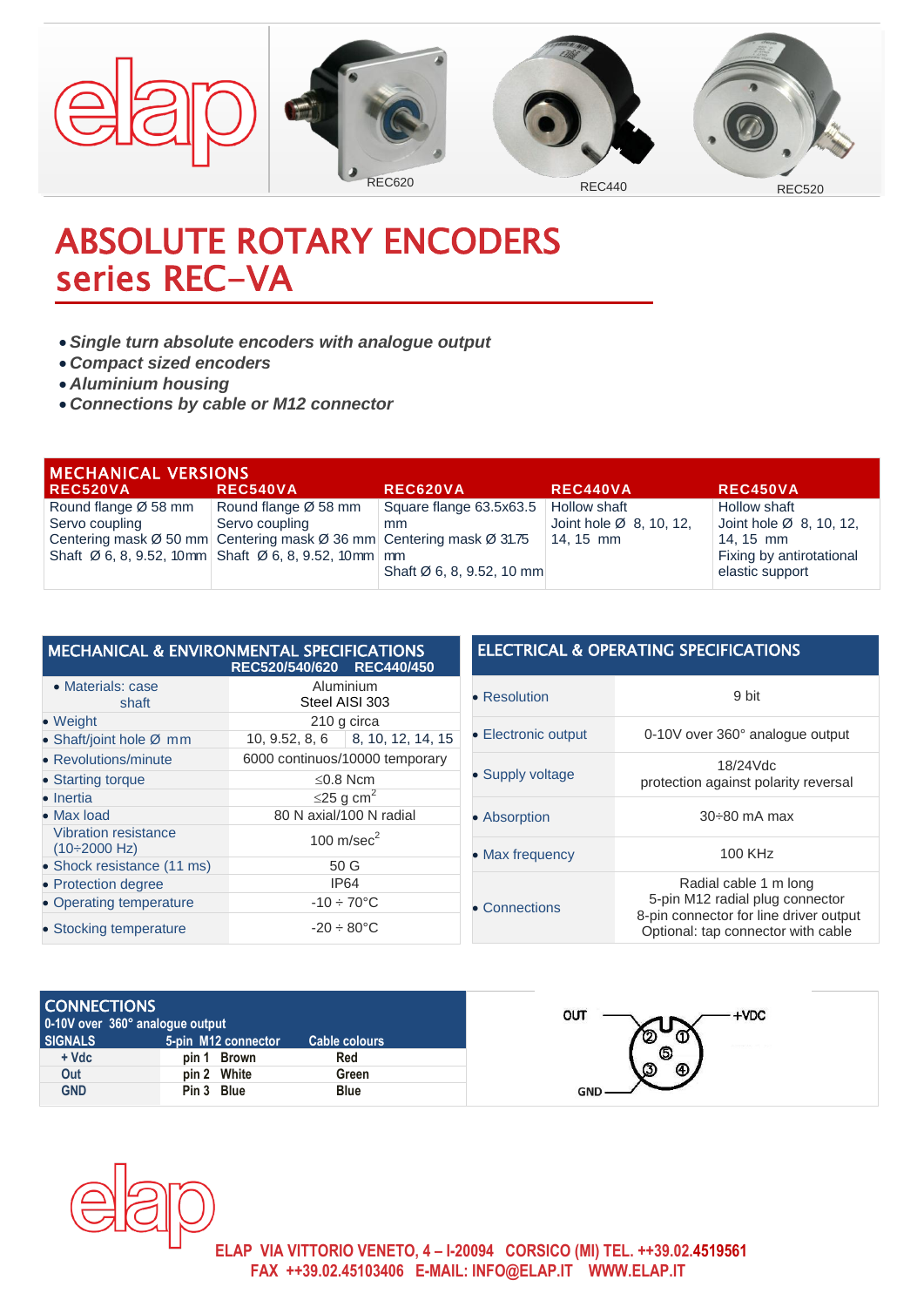



## **DIMENSIONS**





Ref. M1483V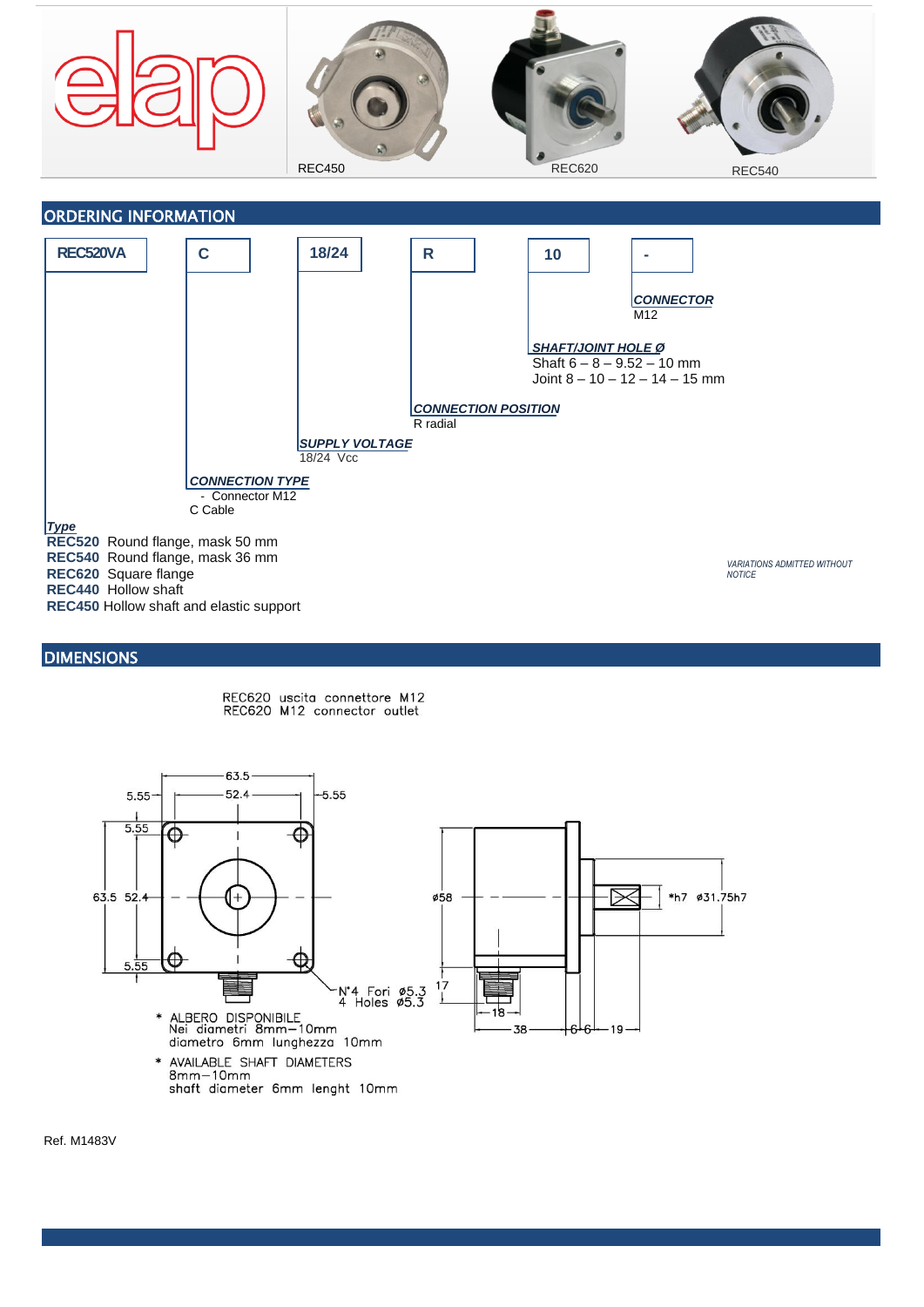REC520 uscita connettore M12<br>REC520 M12 connector outlet



REC540 uscita connettore M12<br>REC540 M12 connector outlet





- ALBERINO DISPONIBILE<br>Nei diametri 8mm—10mm<br>diametro 6mm lunghezza 10mm  $\ast$
- AVAILABLE SHAFT DIAMETERS<br>8mm-10mm shaft diameter 6mm lenght 10mm

Ref.M1483V